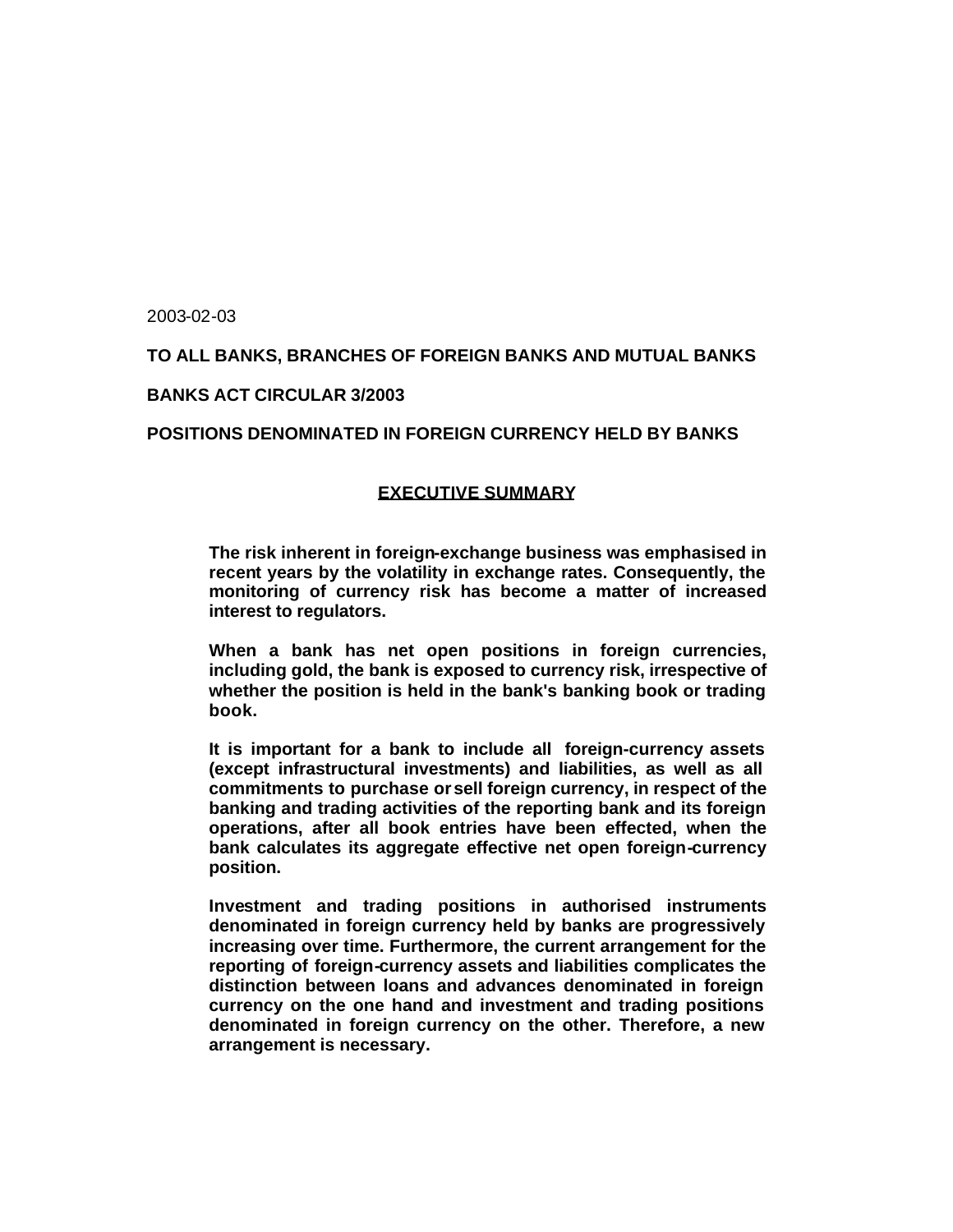### **1. INTRODUCTION**

Banking entails, amongst other things, the management of a series of risk. These risks can take various forms, and the extent and complexity of each risk area differ from bank to bank.

One of the risks that a bank may incur is currency risk, that is, the risk of loss resulting from a change in the price of the bank's foreign-currency positions.

In terms of the Exchange Control Regulations, a bank that wishes to deal in foreign exchange in South Africa may be appointed by the National Treasury as an authorised dealer in foreign exchange. Authorised dealers are allowed to act as principals in the foreign-exchange market, that is, they can act in their own names and may establish positions in foreign exchange.

Although the South African Reserve Bank ("SARB") does not place a restriction on the amount of foreign currency that an authorised dealer may hold in its own name, the authorised dealer is subject to certain restrictions on the purpose and placement of the funds and on the bank's effective net open position.

The foreign-currency holdings of an authorised dealer may be retained solely to facilitate the execution, settlement or hedging of foreign-exchange transactions or the hedging of foreign-exchange and interest-rate exposures, in accordance with current Exchange Control requirements or in terms of specific approval granted by the Exchange Control Department of the SARB, either for the authorised dealer's own account, or on behalf of its clients.

Furthermore, in terms of conditions imposed by the SARB, the placement of a bank's foreign-currency holdings has to be in the name of the authorised dealer and is restricted to the following assets:

- (a) Funds placed with non-resident banks.
- (b) Funds invested in tradeable non-resident assets, such as:
	- (i) Bonds and bills issued or guaranteed by governments.
	- (ii) Money-market instruments issued by, or guaranteed by, non-resident banks.
	- (iii) Commercial paper.
- (c) Funds placed in margin accounts for exchange-traded instruments.
- (d) Funds placed in margin accounts in terms of credit-support agreements.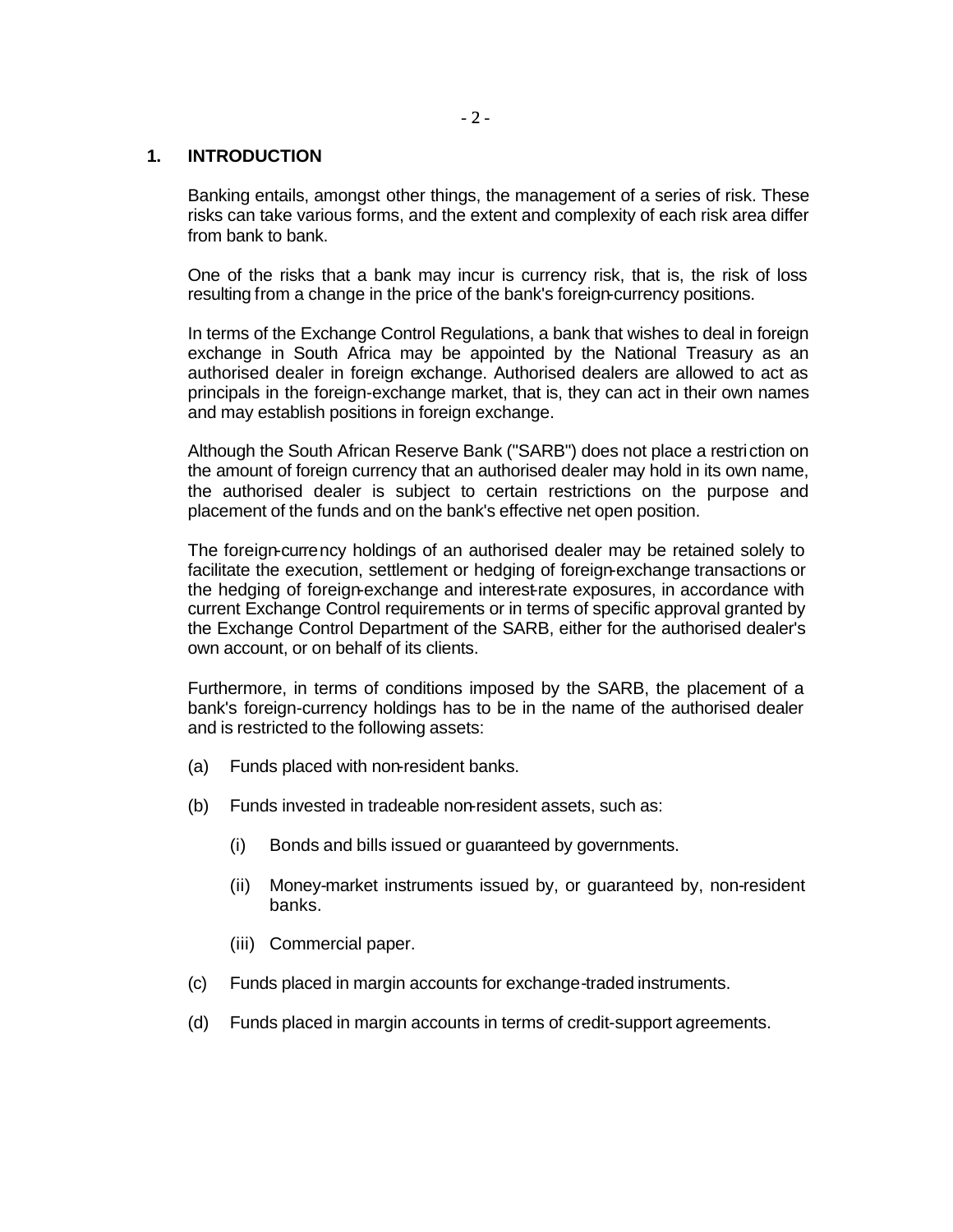Currently, Exchange Control restrictions apply in respect of the purchase of the following assets:

- (a) Equity investments.
- (b) Any instrument that earns a dividend.
- (c) Infrastructural investments.
- (d) Subordinated debt.
- (e) Any investment of a capital nature.
- (f) Instruments issued by South African residents that are listed on foreign exchanges or that are denominated in foreign currency.

# **2. RISK INHERENT IN FOREIGN-EXCHANGE BUSINESS**

The risk inherent in foreign-exchange business was emphasised in recent years by the volatility in exchange rates. Consequently, the monitoring of currency risk has become a matter of increased interest to regulators. Regulators, for example, monitor the nature and extent of banks' foreign-currency positions in order to ensure that foreign-exchange positions are never so large as to constitute a significant threat either to the solvency and liquidity of an individual bank, or to the stability of the banking system as a whole.

# **3. CURRENT REGULATORY FRAMEWORK**

In terms of the provisions of the Regulations relating to Banks, banks have to include the following in the form DI 600 in respect of the banking and trading activities of the reporting bank and its foreign operations, after all book entries have been effected:

- (a) Foreign-currency assets (except infrastructural investments) and liabilities.
- (b) Commitments to purchase or sell foreign currency.

Line item 1 of the form DI 600 has to be equal to the aggregate amount of line items 45 and 57 of the form DI 100. Therefore, banks are including all assets repayable in foreign currency, except gold coin and bullion, non-RSA-currency cash holdings and infrastructural investments in line item 57 of the form DI 100. The latter arrangement means that when the following are repayable in foreign currency, they are being reported in line item 57 of the form DI100:

(a) All loans and advances.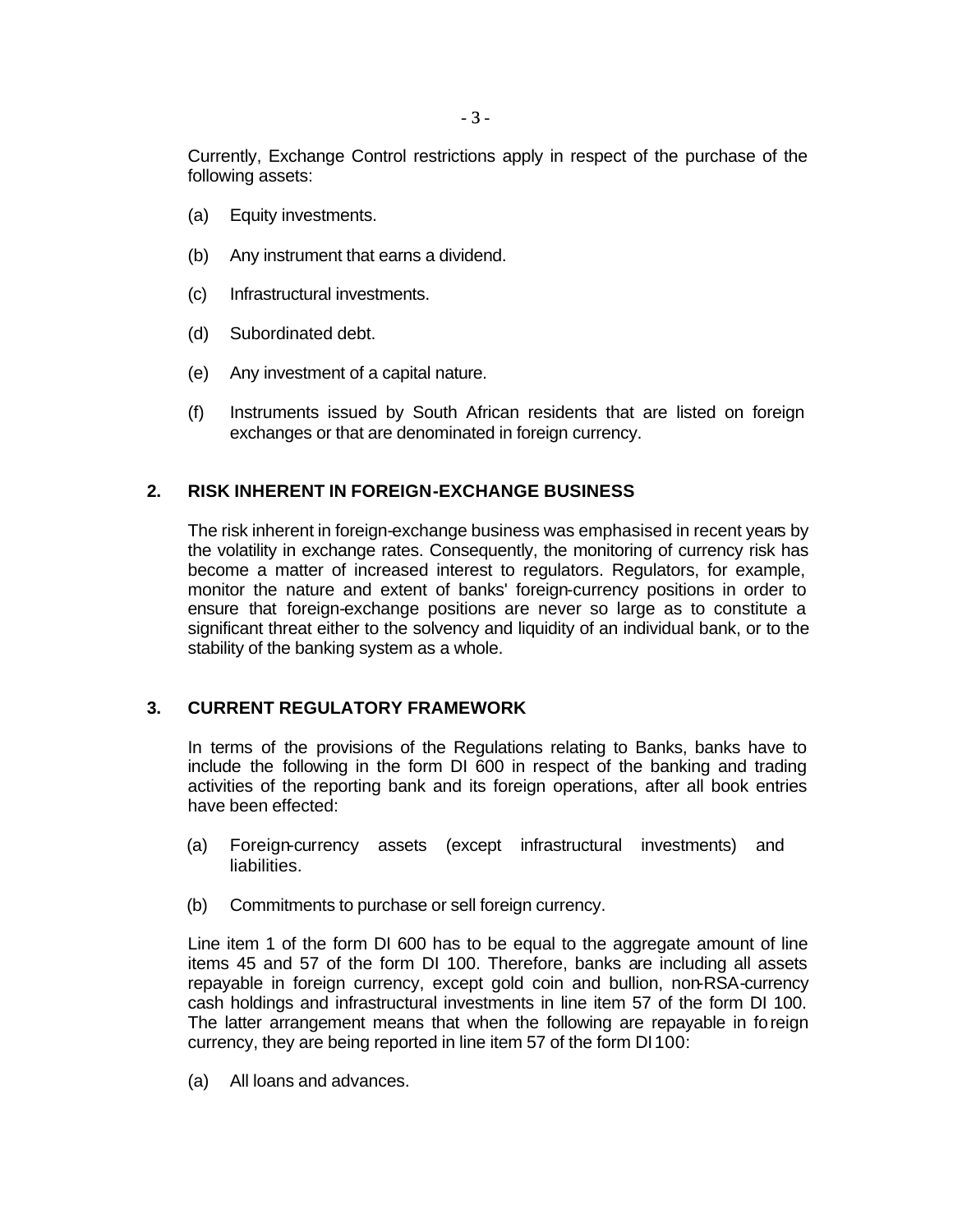- (b) Funds placed with residents and non-residents.
- (c) Funds invested in authorised instruments.

Investment and trading positions in authorised instruments denominated in foreign currency held by banks are progressively increasing over time. Furthermore, the aforementioned arrangement complicates the distinction between loans and advances denominated in foreign currency on the one hand and investment and trading positions denominated in foreign currency on the other. Therefore, a new arrangement is necessary.

### **4. DECISION TO AMEND THE REGULATIONS RELATING TO BANKS**

When a bank has net open positions in foreign currencies, including gold, the bank is exposed to currency risk, irrespective of whether the position is held in the bank's banking book or trading book.

It is therefore important for a bank to include all foreign-currency assets (except infrastructural investments) and liabilities, as well as all commitments to purchase or sell foreign currency, in respect of the banking and trading activities of the reporting bank and its foreign operations, after all book entries have been effected, when the bank calculates its aggregate effective net open foreigncurrency position.

In order to distinguish between the various asset classes that may be denominated in foreign currency, banks are hereby requested to report the respective asset classes as follows:

- (a) Gold coin and bullion and non-RSA-currency cash holdings in line item 45 of the form DI 100.
- (b) Loans and advances denominated in foreign currency in line item 57 of the form DI 100.
- (c) Investment and trading positions denominated in foreign currency in line items 64 to 70 of the form DI 100, in accordance with the respective asset items specified in the said line items.

The aforementioned arrangement shall apply in respect of the reporting periods from April 2003.

For the reasons explained above, all foreign-currency assets, except infrastructural investments and investments in foreign branches and subsidiaries that are fully deducted from the reporting bank's capital and reserve funds, have to be included in the calculation of a bank's aggregate effective net open foreigncurrency position. Banks, therefore, have to continue to include the aforementioned assets in line item 1 of the form DI 600.